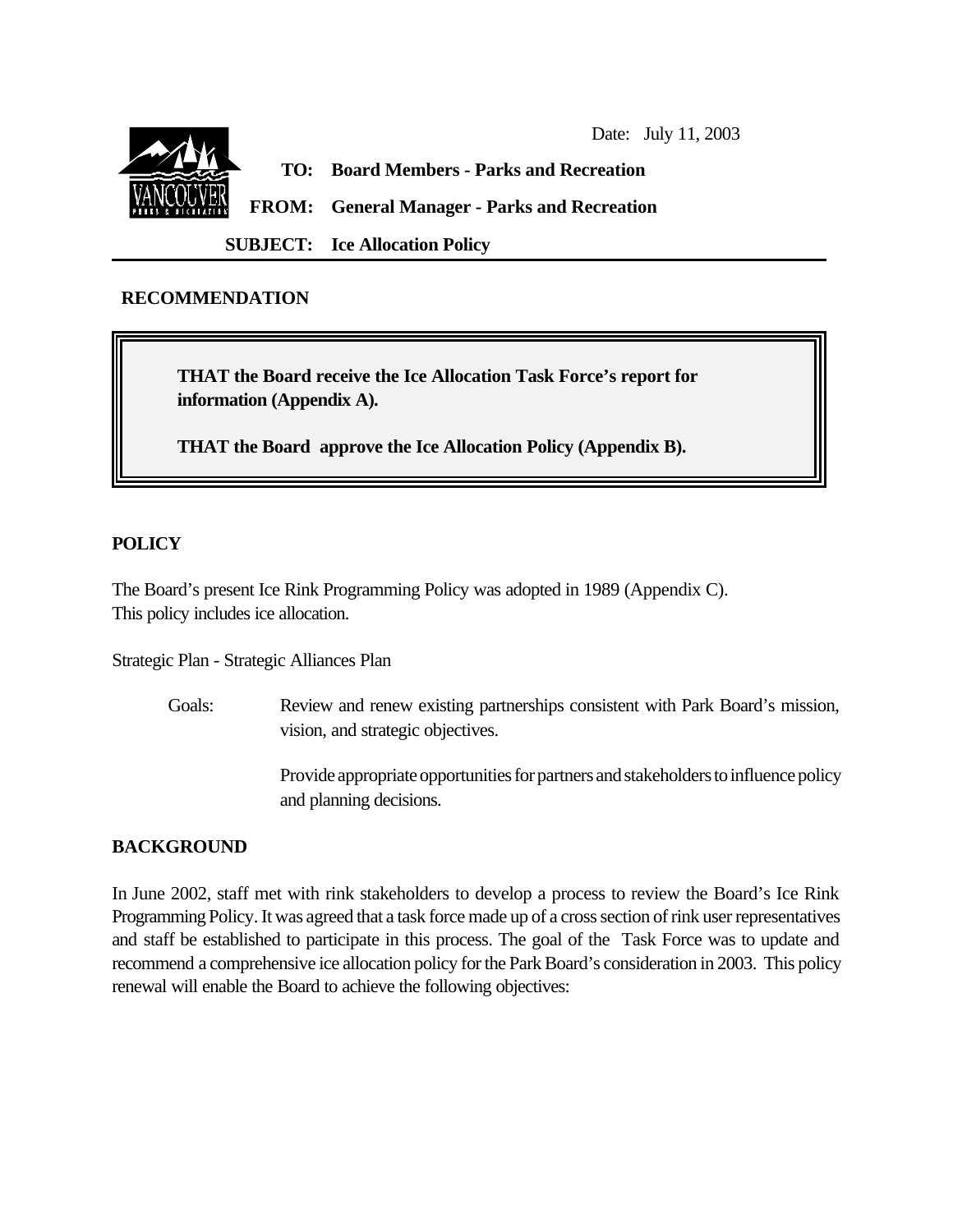-operate the ice services and facilities in an equitable, cost-effective and fiscally sustainable manner; -balance local services and needs with those of the City as a whole: -provide rink users and stakeholders the opportunity to influence policy development; -meet current and future demands for both organized and casual participants.

The Task Force was guided in its deliberation by a terms of reference (see Appendix D).

The Task Force committee consists of the following members:

| Kim Hogan - Killarney Community Association | Sindney Mehlhorn - Women's Hockey          |
|---------------------------------------------|--------------------------------------------|
| Renee Popov - Sunset Figure Skating         | Helsa Nothof - Killarney Figure Skating    |
| John Chiang - Vancouver Minor Hockey        | Barbara Wagner - Kerrisdale Figure Skating |
| Margot Delorme - Kerrisdale Figure Skating  | Ian Price - Sunset Rink - Public           |
| Kevin Troughton - Kits Speed skating        | <b>Emily Trant - Vancouver Ringette</b>    |
| Sheila Youngman - Thunderbird Minor Hockey  | Ron Bain - Rink Programmer                 |
| Debra Graham - Rink Programmer              | Jukka Vuorma - Rink Programmer             |
| Doug Taylor - Rink Programmer               | Stew Jordan - Recreation Supervisor        |
| Terry Walton - Recreation Manager           | Diane Murphy - Recreation Manager          |

#### **DISCUSSION**

During the past ten months the Task Force has met monthly to discuss ice allocation and financial sustainability issues associated with the provision of ice rink facilities. The Task Force reviewed the 1989 Policy vs. current practices, discussed issues and concerns from both the user groups' and staff's perspective and examined and evaluated best practices from other city's ice policies (Surrey, Richmond, North Vancouver, Prince George and Winnipeg). Topics covered under ice allocation included: allocation committees, priorities for allocation, program service delivery, allocation entitlement including free ice allocations and the allocation of ice surfaces during the spring/summer months. Topics under financial sustainability include establishing rental fees including prime and non prime time and tiered pricing, defining qualifications for subsidized rental rates and maximizing use/revenue through marketing.

Prior to developing policy, the Task Force agreed that the following principles would serve as the framework for the development and evaluation of the new allocation policy: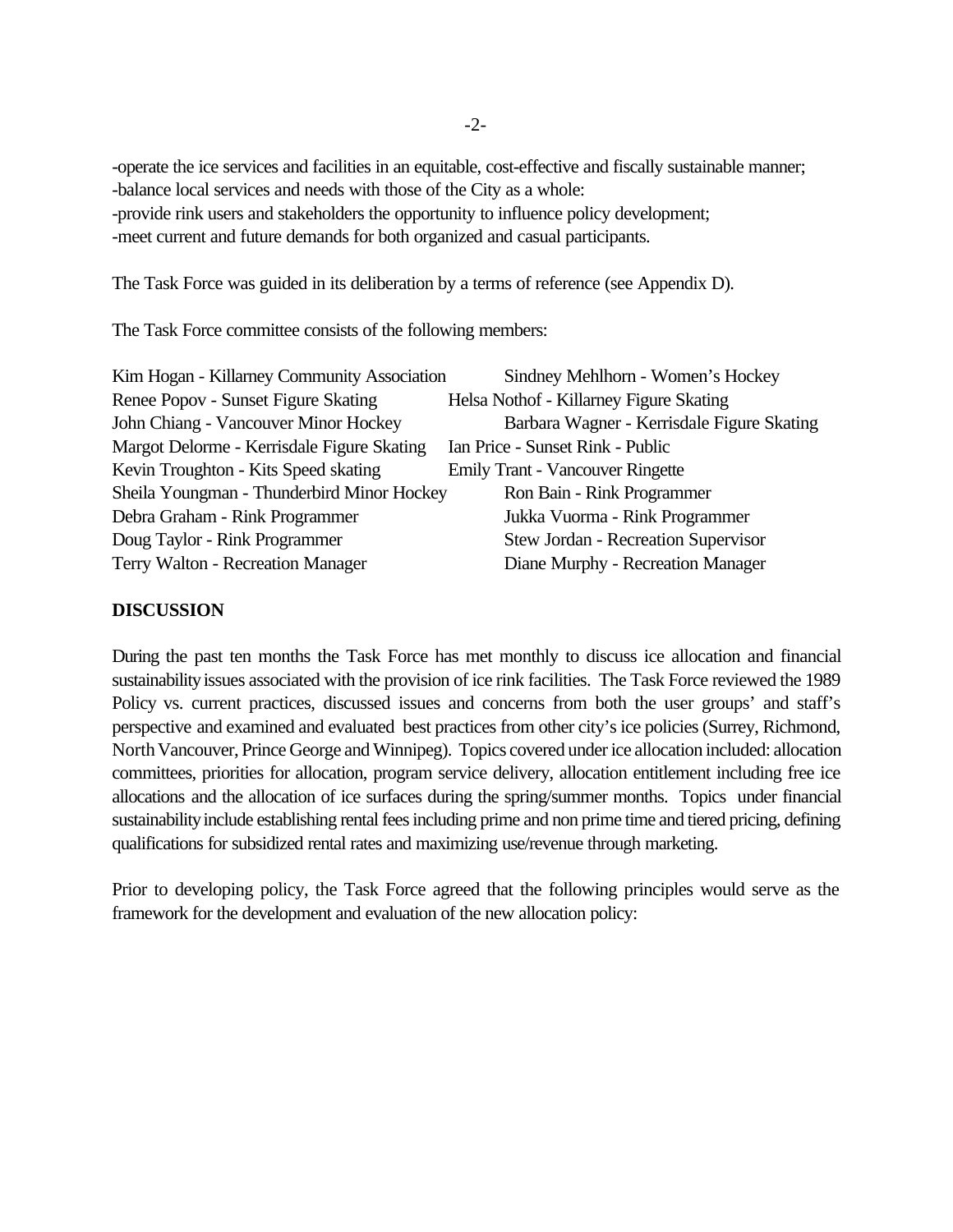- S access and equity: policy to ensure fair and equitable access to ice in terms of allocation as well as the application of fees;
- S efficiency: given the limited supply of ice, policy to ensure the effective and efficient use of facilities, both in terms of time and space;
- S diversity: policy to provide for a wide range of opportunities (balanced program);
- S youth sport development: in recognition of the role municipal rinks play in the development of minor sport, consideration to be given to accommodating youth activities;
- S partnership: policy to recognize the importance of partnerships in the delivery of rink based activities (minor sport and community associations);
- S financial sustainability: fees and charges structure must be within the financial framework of the Park Board.

These principles should continue to be considered when implementing and/or interpreting the various policy statements.

The Task Force's Report is a detailed summary of the their work (Appendix A). The Board is only being asked to consider recommendations regarding ice allocation at this time (Appendix B). The Task Force will continue to work on financial sustainability options and will forward their recommendations to the Board later this fall. Staff would like to thank the Task Force members for their time and commitment to this project.

### **Stakeholders Consultation**

A rink stakeholder's consultation meeting was held on Tuesday June 17th, 2003, at Killarney Community Centre to review the proposed Ice Allocation Policy report as well as the Task Force's report and recommendations. Thirty three participants attended the meeting which included representatives from minor sport groups, community centre associations, the public, task force members as well as staff.

Overall, there appeared to be general support from all of the stakeholders for the proposed Ice Allocation Policy. There was consensus that the Ice Allocation Policy needs to be a "working document" and should be reviewed on a regular basis. There were a number of concerns expressed about the aging status of our rink facilities and the need to focus on infrastructure renewal as addressed by the Long Term Rink Renewal Strategy.

The major issues, policy changes and rationale for this new ice allocation policy in comparison to the 1989 Policy are as follows: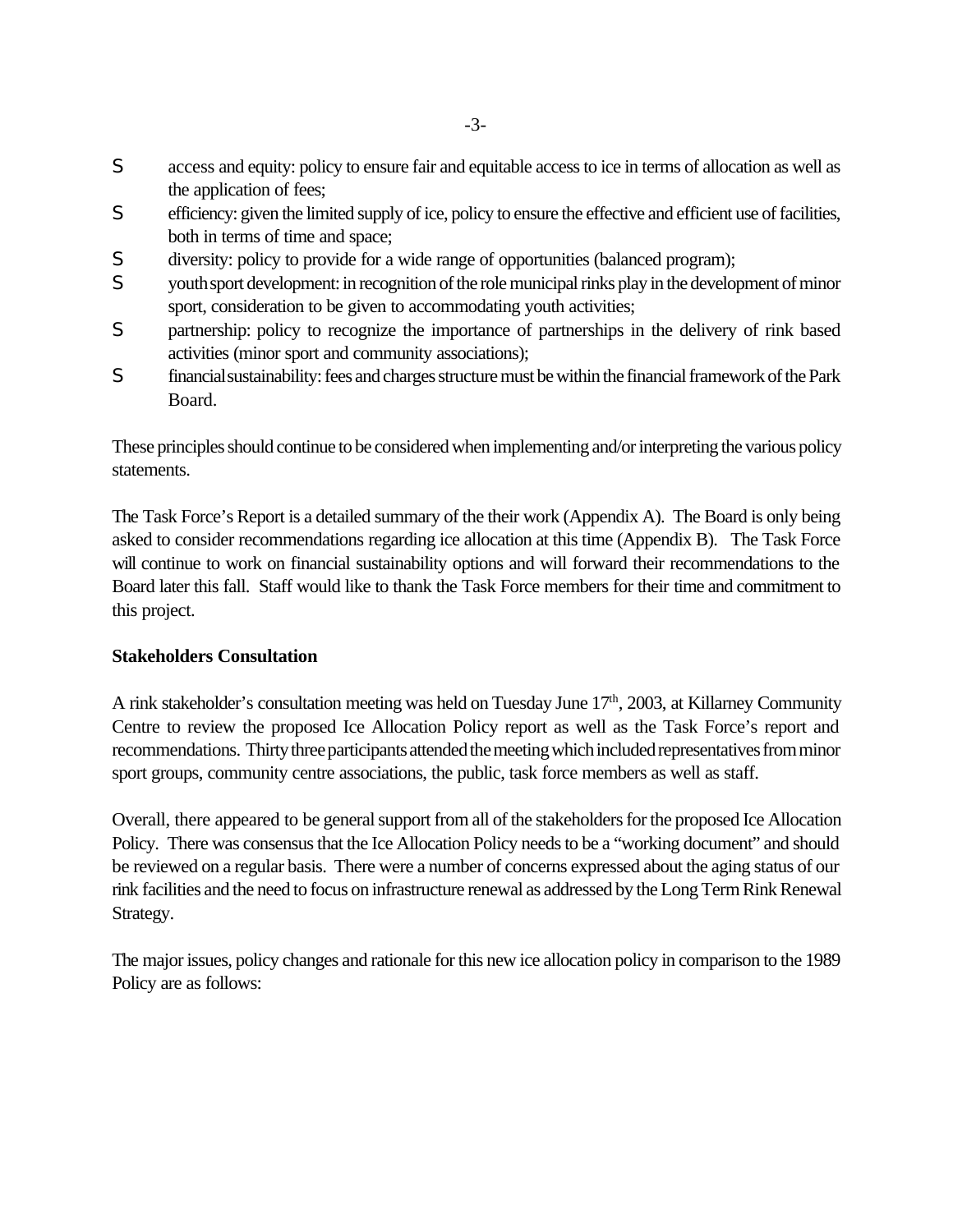#### **1. Ice Allocation committees**

The 1989 Policy focused on rink based allocation through a joint planning process committee between Park Board staff and a subcommittee of the local community association. The Task Force recommends that the Park Board shift from a rink based to a district based allocation committee as this structure better represents the organizational structure of rink users and should result in a more efficient and effective use of rink facilities. Two ice allocation committees would be established with one in the Queen Elizabeth District and one in the Van East District. The terms of reference for these committees would be developed and approved by the Board and the various ice rink stakeholders. These committees would operate on a consensus model.

Comments from the stakeholders meeting centered on the role and presence of the local community associations on these committees. It was clarified that community association representatives are an important and integral partner as they would represent the interests of the local community on the allocation committees.

### **2. Priorities for Ice Allocation**

The 1989 Policy focused primarily on defining community-oriented programming and the joint planning process and did not define priorities for ice allocation. The Task Force recommends the following ice allocation priority be implemented:

| First        | Public skating and Programs       |
|--------------|-----------------------------------|
| Second       | Minor/Children and Youth Programs |
| <b>Third</b> | <b>Adult Sport Groups</b>         |
| Fourth       | <b>Commercial Groups</b>          |

The Task Force believes that this priority for allocation matches the principles for allocation as outlined in the proposed allocation policy - diversity in programming, special consideration to youth programs, partnership etc.

The majority of stakeholders supported these priorities.

### **3. Program Service Delivery**

The 1989 Policy does not have a clear definition of roles that the Park Board, local community associations and the minor sport groups play in the coordination and delivery of rink programs.

The Task Force recommends that the coordination of programs and services can be addressed through the Ice Allocation Committees in order to maximize program offerings and minimize duplication of services.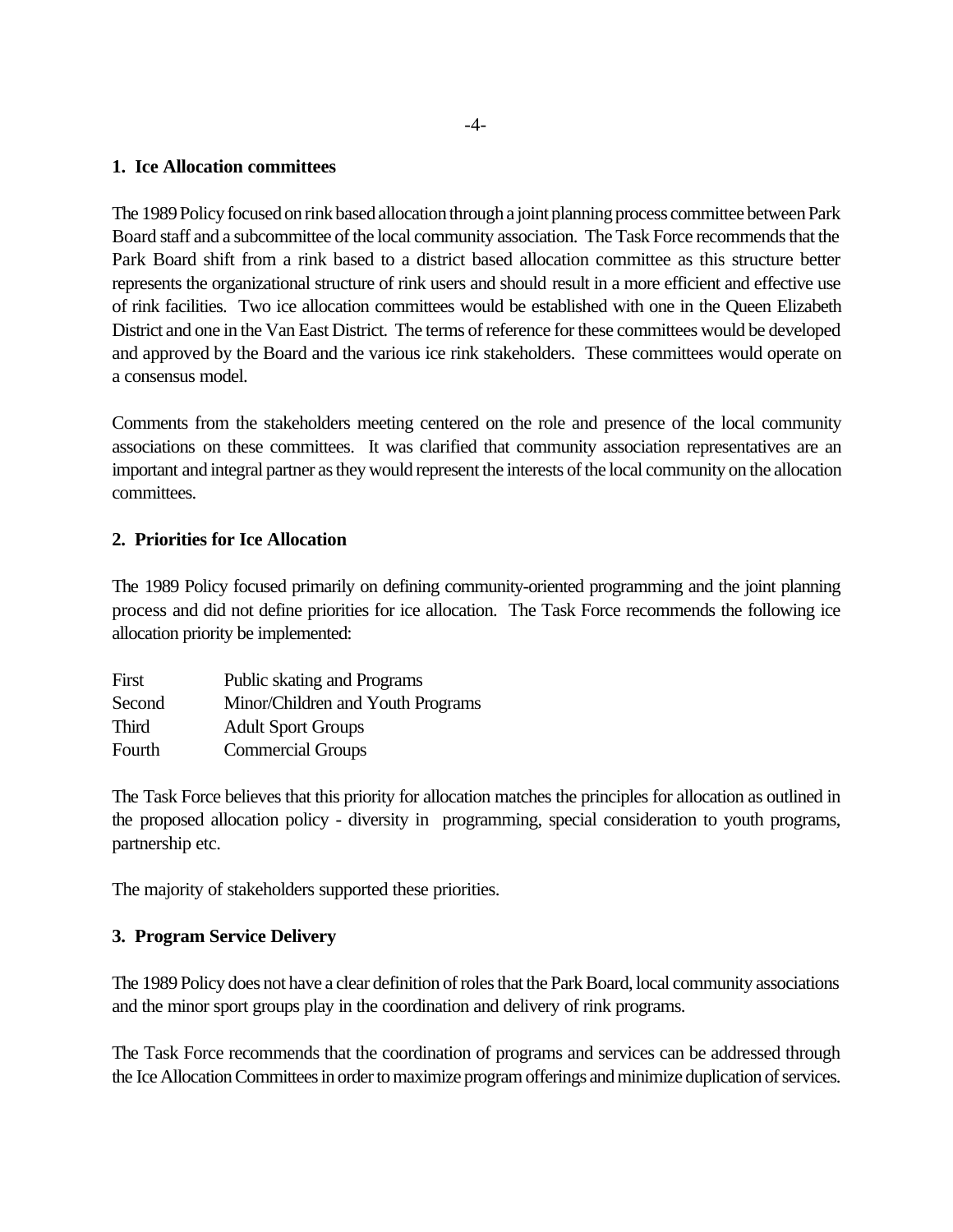The skakeholders agreed that the community and all users groups need to work together to promote all programs that operate in the rinks for the benefit of the public. They also strongly suggested that the Park Board needs to develop a marketing plan and advertising campaign to promote the rink programs and facilities.

# **4. Ice Allocation Entitlements**:

The 1989 Policy focused on allocating local Community Association up to 55 hours of prime ice time per week at subsidized rates. Ice entitlements ratios were developed only for minor hockey and figure skating.

The Task Force recommends that entitlements be based on allocation priorities and team or skater registration and not a fixed "55" hours per week or historical allocations. Ice allocation entitlements for all minor sport groups have been updated to meet the needs of each activity. For the most part the allocations for figure skating are acceptable. Minor Hockey has been adjusted to account for changes in programming and scheduling requirements and these entitlements will apply to both boys and girls minor hockey. Entitlements for Ringette and Speed Skating are now included in the entitlement schedule of the Ice Allocation policy.

A new entitlement for women's hockey allows for one game per week which should be scheduled after 9:00 pm during week nights (youth are given priority for earlier ice times). This allows for some access to prime time for this developing sport. Additional game or practice times will be processed as adult rental requests.

The Task Force recommends that a minor sport group's ice allocation be reviewed annually by the Ice Allocation committees to ensure the entitlements match team/skater registration and not historical allocations.

Stakeholders concurred that ice entitlements for all user groups should be reviewed on a regular basis and that the entitlement matches the requirements of the activity.

# **5. Allocation of Free Ice**

The 1989 Policy included an association entitlement of up to 60 hours of free ice time each season for special events, minor sport tournaments, fundraisers etc. The Task Force discussions centered on clarification regarding the entitlement to the 60 hours, priority for allocating free ice, distribution between user groups and consistent application between rinks.

There was consensus by the Task Force that, given the revenue concerns for the rink facilities, free ice time should not be granted for regular and/or tournament ice use. The criteria to be used for granting free ice will be based on economic need, community benefit and fundraising opportunities which would be subject to the approval of the District Recreation Manager.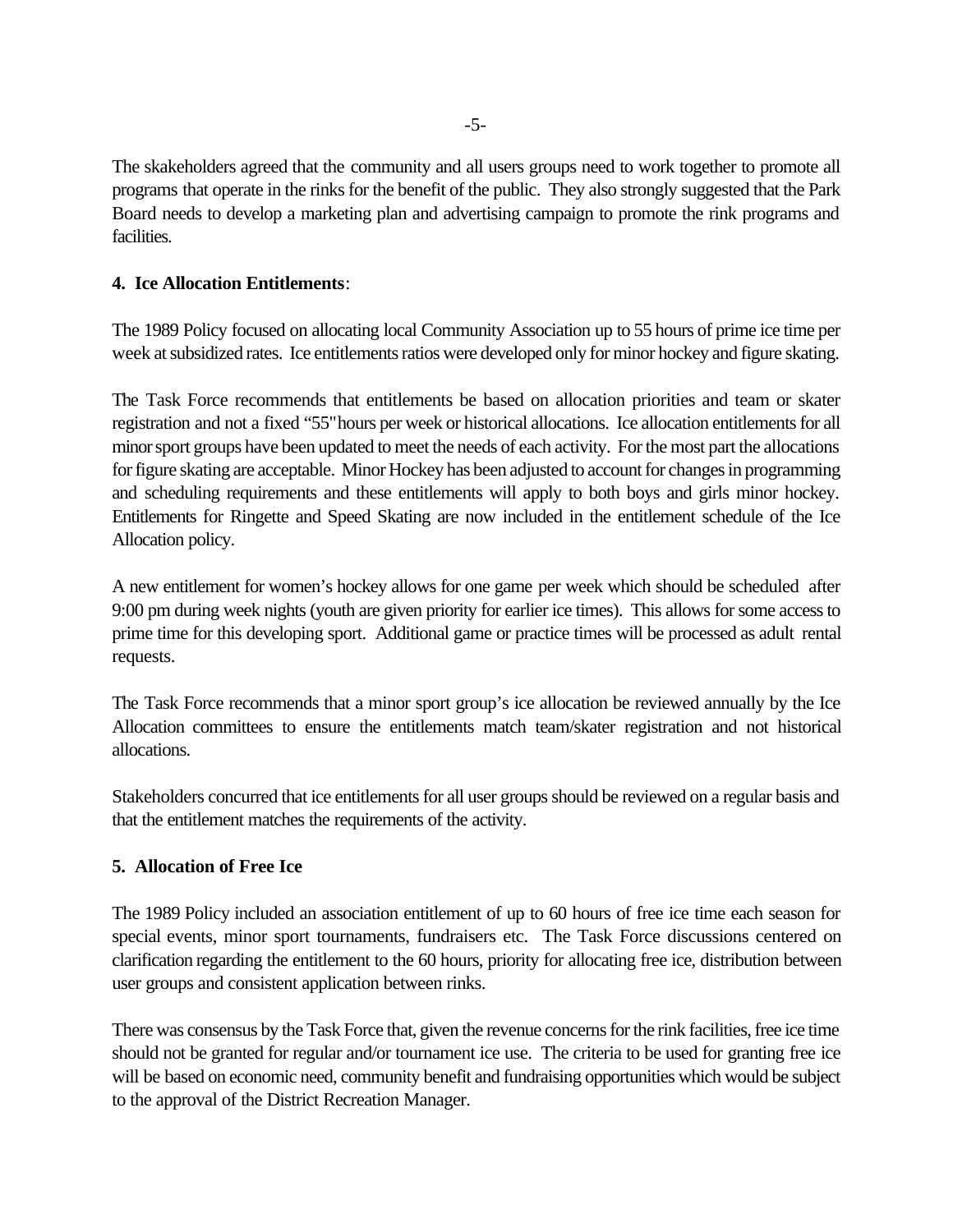Stakeholders agreed that there should be equitable access to free ice time amongst all of the rinks but still wanted to ensure that fundraising opportunities would still be considered.

# **6. Allocation of Spring/Summer Ice**

The 1989 Policy provided programming of ice usage for this period to be allocated for Park Board or jointly sponsored programs and non-subsidized rentals. The Task Force recommends that the priority for ice allocation during the spring/summer season should differ from that outlined for the winter season. Given that the Board will operate a substantially reduced number of rinks, priority should be given to accommodating city-wide needs rather than local users needs. Non-subsidized rentals should also be encouraged to maximize revenues during this period.

It is recommended that the Board annually conduct a cost/benefit analysis for the provision of ice facilities during the spring-summer months. The number of ice surfaces provided would reflect demand, revenue generation and cost of operation during this period.

The stakeholders suggested that the minor sport organizations, community associations and the Park Board need to continue to work together to explore and develop ice programs for youth during the spring and summer season.

### **Implementation of New Allocation Policy**

If approved, the proposed Ice Allocation policy would be phased in throughout the upcoming season. Local rink committees have already been working together to determine the user groups ice allocations for the fall. For this season we will work towards a blend of the 1989 Policy and the new policy, wherever possible. At the very least, the 1989 Policy will be followed until the new policy is officially implemented in the spring 2004. During the fall and winter season the focus will be on the formation of the Ice Allocation Committees which will include the development of the terms of reference and identifying members to participate on the committees. These committees will be finalized and ready to proceed with the implementation of the new policy in the spring 2004.

### **Financial Sustainability**

The Ice Allocation Task Force will continue to meet and focus on the second section of the Task Force Report - "Financial Sustainability". The work program consists of a comprehensive review of financial practices includes an analysis of the current fees and charges schedule for rinks, best "financial" practices from other cities as well as identifying and evaluating possible revenue generation options for rinks. An additional rink stakeholders consultation meeting will be held in the fall to solicit opinion regarding financial options prior to presenting a report to the Board on the financial sustainability for ice rinks. Any changes to ice rink fees and charges would not be ready for implementation until September 2004.